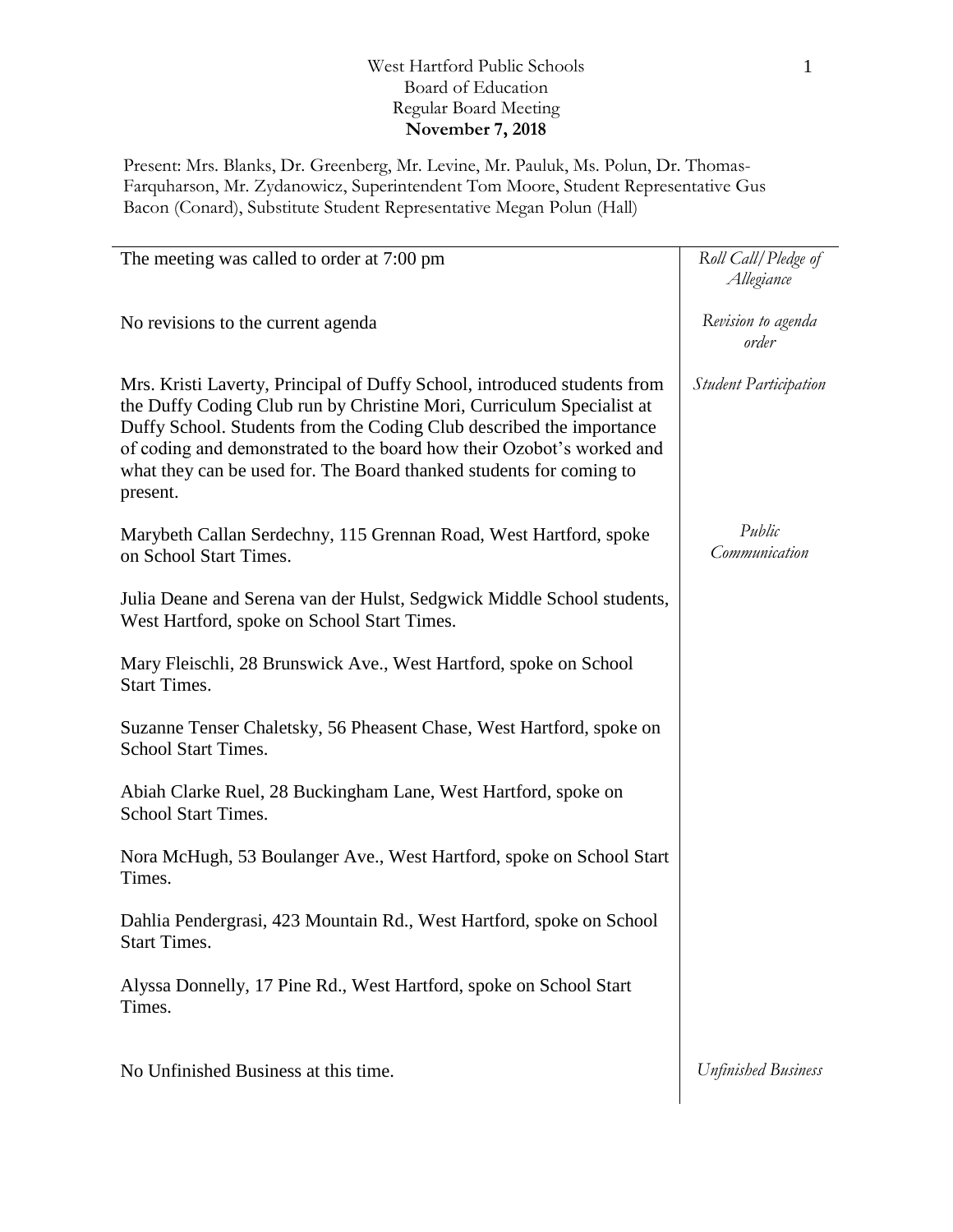| Approval of start time change for Board of Education Meetings                                                                                                                                                | New Business                               |
|--------------------------------------------------------------------------------------------------------------------------------------------------------------------------------------------------------------|--------------------------------------------|
| Mr. Levine moved and Ms. Polun seconded:                                                                                                                                                                     | Approval of Start<br>Time Change for       |
| THAT the Board of Education approve the start time change for Board of<br>Education meetings from 7:00 p.m. to 6:30 p.m., beginning with the<br>meeting on January 15, 2019.                                 | <b>Board of Education</b><br>Meetings      |
| Motion did not pass.                                                                                                                                                                                         |                                            |
| Ratification of the Local 818-051, AFSCME Council 4, Cafeteria<br>Manager's contract.                                                                                                                        | Ratification of Local<br>818-051, AFSCME   |
| Mr. Pauluk moved and Mrs. Blanks seconded:                                                                                                                                                                   | Council 4, Cafeteria<br>Manager's contract |
| THAT the Board of Education ratify the negotiated agreement between<br>Local 818, AFSCME Council 4, Cafeteria Manager's and the Board of<br>Education, for the period of July 1, 2018 through June 30, 2022. |                                            |
| Mr. Rick Ledwith described and highlighted key areas of the agreement,<br>including wages, health insurance and pension. The Board asked various<br>questions with regard to the contract.                   |                                            |
| Motion passed unanimously.                                                                                                                                                                                   |                                            |
| Ratification of the Local 818-027, AFSCME Council 4, Custodian III's<br>contract.                                                                                                                            | Ratification of Local                      |
| Mrs. Blanks moved and Ms. Polun seconded:                                                                                                                                                                    | 818-027, AFSCME<br>Council 4, Custodian    |
| THAT the Board of Education ratify the negotiated agreement between<br>Local 818, AFSCME, Council 4, Custodian III's and the Board of<br>Education, for the period of July 1, 2018 through June 30, 2022.    | III's contract                             |
| Mr. Rick Ledwith described and highlighted key areas of the agreement,<br>including wages, health insurance and pension. The Board asked various<br>questions with regard to the contract.                   |                                            |
| Motion passed unanimously.                                                                                                                                                                                   |                                            |
|                                                                                                                                                                                                              |                                            |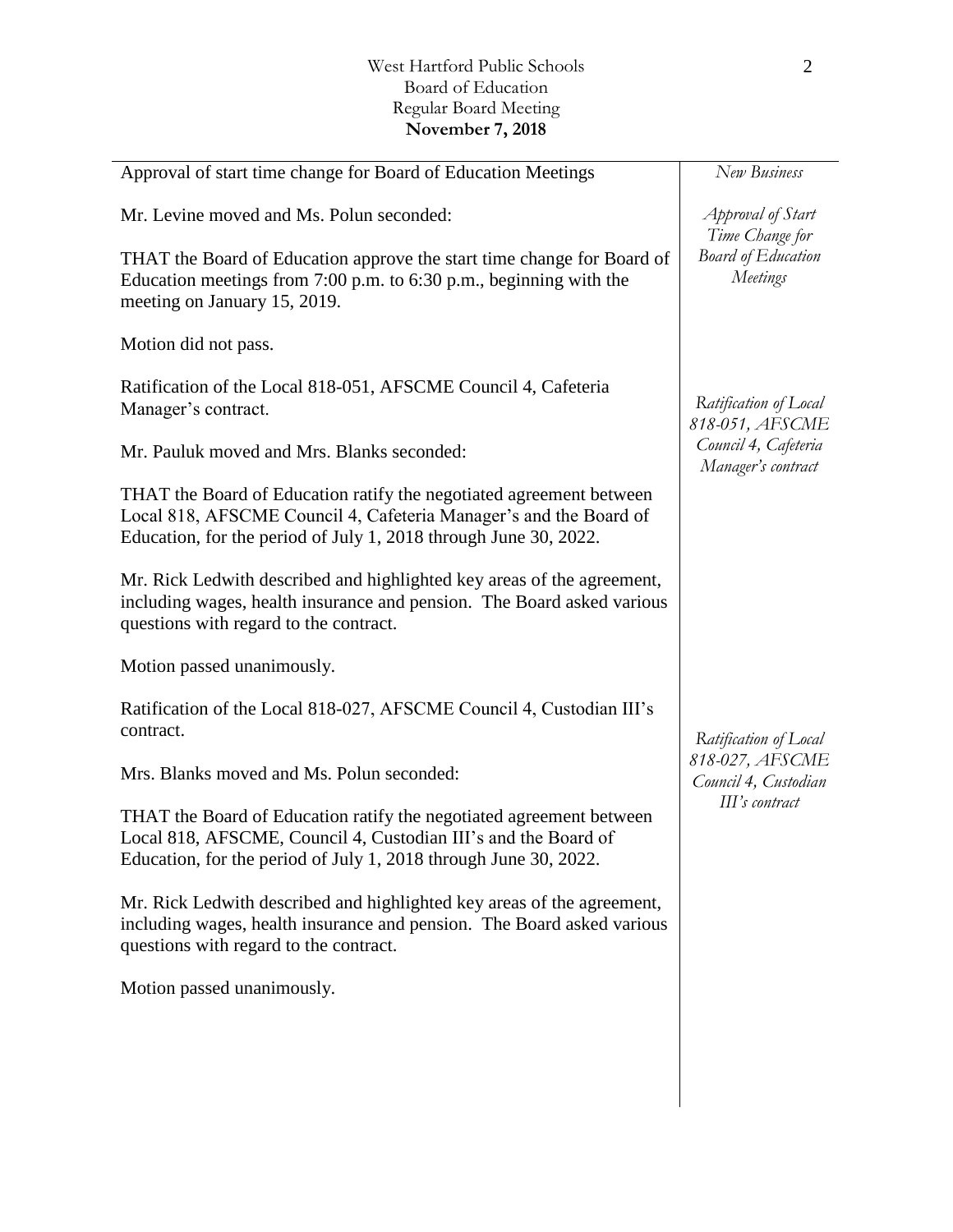Superintendent Tom Moore reported to the Board that Morley students participated in "Red Wagon Food Walk" where students in grades K through 2 brought food items to the W.H. Food Bank. This is a visible representation of giving for the whole town to see. Charter Oak International Academy is working with the West Hartford Police Department hosting a Car Seat clinic. Information available on the school website. Superintendent Moore also spoke about the professional development that took place during this year's Election Day with 900 teachers participating throughout the district. This is a chance for all teachers to talk across disciplines. Overall this was a very successful day for our teachers. Mr. Moore also congratulated Eva our own 2019 Connecticut Kid Governor candidate from Norfeldt who was profiled this week. Voting will take place until November 13. Eva's platform is fighting poverty. Mr. Moore answered questions from the Board regarding Rethinking School Start Time. There are many questions that will need to be answered once a decision is made on this topic.

Dr. Andrew Morrow, Assistant Superintendent for Administration and Eric Dency, Director of School Security and Safety presented an update on security and safety initiatives for the district. We continue to work closely with WHPD and WHFD to access safety procedures. School Resource Officers and Community Resource Officers maintain a presence in our schools daily. We have recently rolled out a new app to secondary schools including students and parents, giving them access to the Anonymous Alerts app. This app allows students and parents to quickly and anonymously report information to school officials. This will encourage students and parents to confidentially report bullying, cyber-bullying and other topics through private messages.

Several other security plans were also discussed which included:

- Increased security presence
- Increased police patrols
- Continued review of security protocols within buildings
- Upgrading integrated video systems
- Door lock replacements
- Renovated school entrance ways
- Joint security/police training

*Staff Communications and Reports Superintendent's Report*

*Staff Reports and Board Discussions*

*Security Update*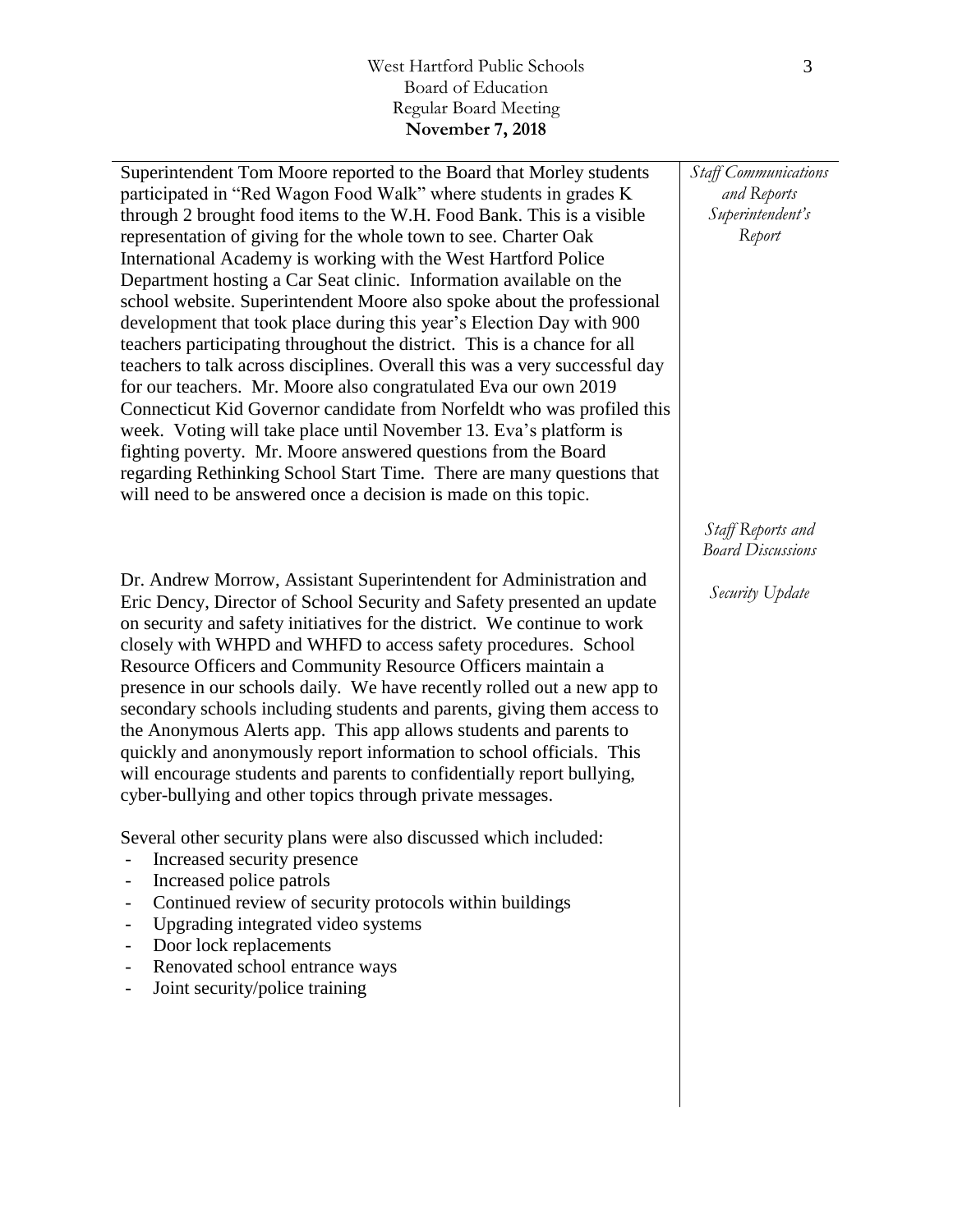| Mr. Paul Vicinus, Assistant Superintendent for Curriculum, Instruction    | Smarter Balance         |
|---------------------------------------------------------------------------|-------------------------|
| and Assessment, Ms. Anne McKernan, Director of Secondary Education,       | Results (SBAC)          |
| and Kerry Jones, Director of Elementary Education presented to the        |                         |
| Board of Education on 2018 Smarter Balance results. The report showed     |                         |
|                                                                           |                         |
| the four-year ELA (Literacy Achievement) results for Grades 3 through     |                         |
| 8. Although West Hartford students scored approximately 15% points        |                         |
| above the state average, the percentage our students achieving mastery in |                         |
| 2018 was down 1.4%. Overall we have approximately 76% of students         |                         |
| achieving goal. West Hartford's mathematics performance remains           |                         |
| strong. Average across all grade levels tested 61.0% achieved mastery in  |                         |
| 2018. This is about 15% points above the state average mastery rate for   |                         |
| mathematics. West Hartford's overall position remains competitive         |                         |
| within our DRG (DRG B). DRG B towns include: Avon, Farmington,            |                         |
| Glastonbury, and Simsbury. Discussion continued with information on       |                         |
|                                                                           |                         |
| the positive gains in achievement for both our high needs group and our   |                         |
| non-high needs group in mathematics. There is significant long-term       |                         |
| focus and planning to address the achievement gap. Participation across   |                         |
| the district for grades 3-8 was 99.5% for literacy and 99.2% for          |                         |
| mathematics.                                                              | Routine Matters         |
|                                                                           |                         |
|                                                                           |                         |
|                                                                           |                         |
| Approval of the Financial Report for the period ending September 30,      |                         |
| 2018.                                                                     | <b>Financial Report</b> |
|                                                                           |                         |
| Mr. Pauluk moved and Mr. Zydanowicz seconded:                             |                         |
|                                                                           |                         |
| THAT the Board of Education approve the Financial report for the period   |                         |
| ending September 30, 2018.                                                |                         |
|                                                                           |                         |
|                                                                           |                         |
| Motion passed unanimously.                                                |                         |
|                                                                           |                         |
|                                                                           |                         |
| Approval of the Minutes from the October 16, 2018 Regular Board of        | Approval                |
| Education meeting.                                                        | Of Minutes              |
|                                                                           |                         |
| Ms. Polun moved and Dr. Thomas-Farquharson seconded:                      |                         |
|                                                                           |                         |
| THAT the Board of Education approve the minutes of the Regular Board      |                         |
| of Education meeting of October 16, 2018.                                 |                         |
|                                                                           |                         |
| Motion passed unanimously.                                                |                         |
|                                                                           |                         |
|                                                                           |                         |
|                                                                           |                         |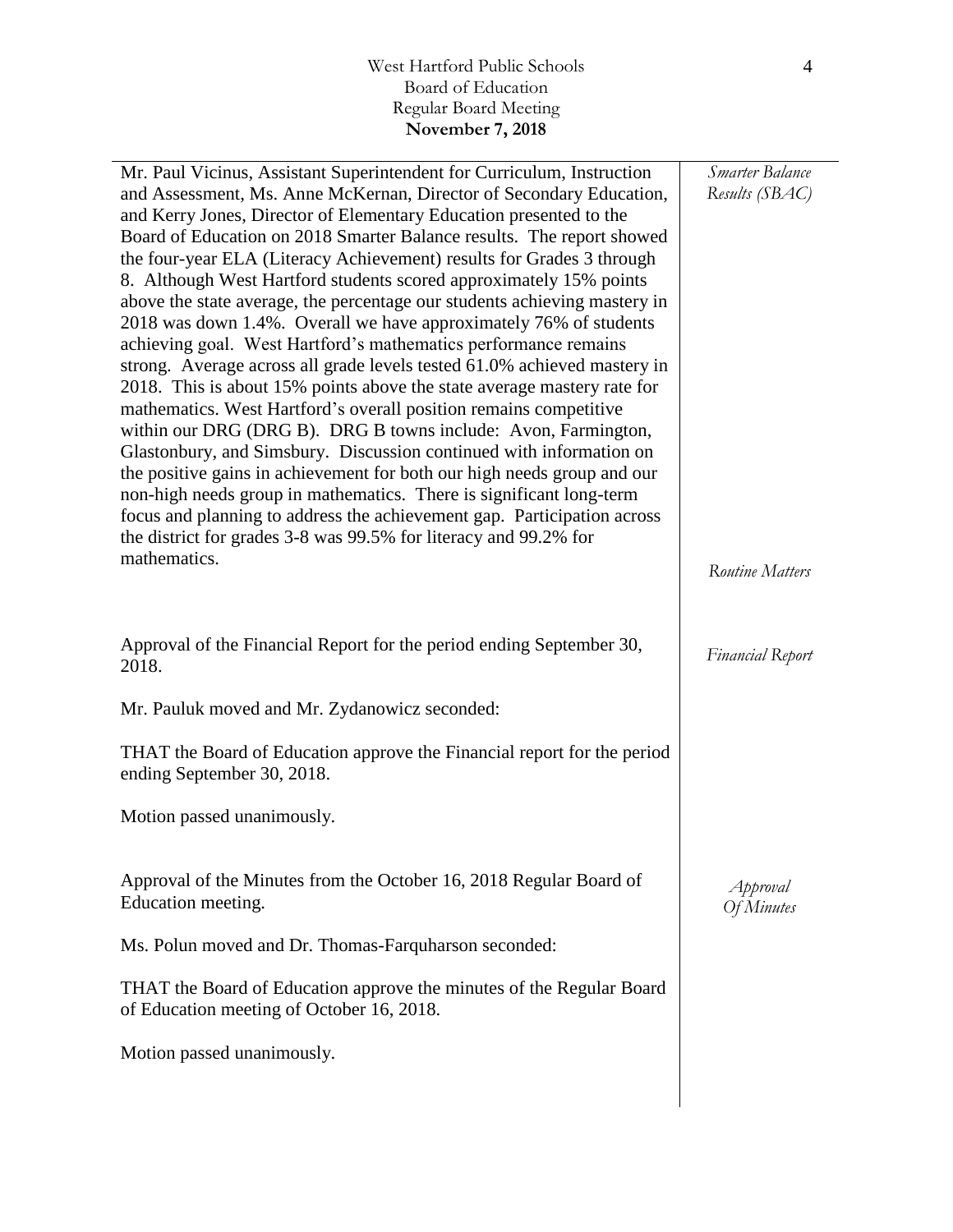Hall High School (substitute) Student Representative Megan Polun reported to the Board that Hall boy's soccer and girl's field hockey are heading to states this week, the Hall/Conard Football game will be next week and a pep rally is being planned for Friday, Madrigal shows begin next week tickets are available online. Veteran's Day will be observed on Monday, foods classes will prepare lunch for the veterans and a concert will be performed, parent/teacher conferences will begin next week. Conard High School Student Representative Gus Bacon reported to the Board that college early action is underway, last Thursday the Conard PTO presented a panel for parents College Admissions/Life after Conard which helps parents and students navigate the college app process, Pep Band Midfest Pyramid concert is scheduled for next week, the Black Box 10 play festival will kick off on Wednesday in the Black Box Theatre, Conard drama presented the Crucible and  $10<sup>th</sup>$  grade students will be discussing this in classes. Gus also reported the Conard Homecoming dance will take place after the Hall/Conard football game and a pep rally is being planned for next Friday.

Dr. Cheryl Greenberg announced the following meeting dates:

- 1. Tuesday, November 20, 2018, Regular Board of Education meeting, Town Hall, 50 South Main Street, room 314, Legislative Chamber, 7:00 p.m.
- 2. Tuesday, December 4, 2018, Regular Board of Education meeting, Town Hall, 50 South Main Street, room 314, Legislative Chamber, 7:00 p.m.
- 3. Tuesday, December 18, 2018, Regular Board of Education meeting, Town Hall, 50 South Main Street, room 314, Legislative Chamber, 7:00 p.m.

No requests for future agenda items.

Nancy Barnum, 19 Garfield Rd., West Hartford, spoke on School Start Times.

Liz Santoro, 132 Garfield Rd., West Hartford, spoke on School Start Times.

Annie Donovan, 50 Linnard Rd., West Hartford, spoke on School Start Times.

*Information and Reports*

*Future Business: Announcement of Meeting Dates*

*Request for future Agenda Items*

*Comments from Visitors*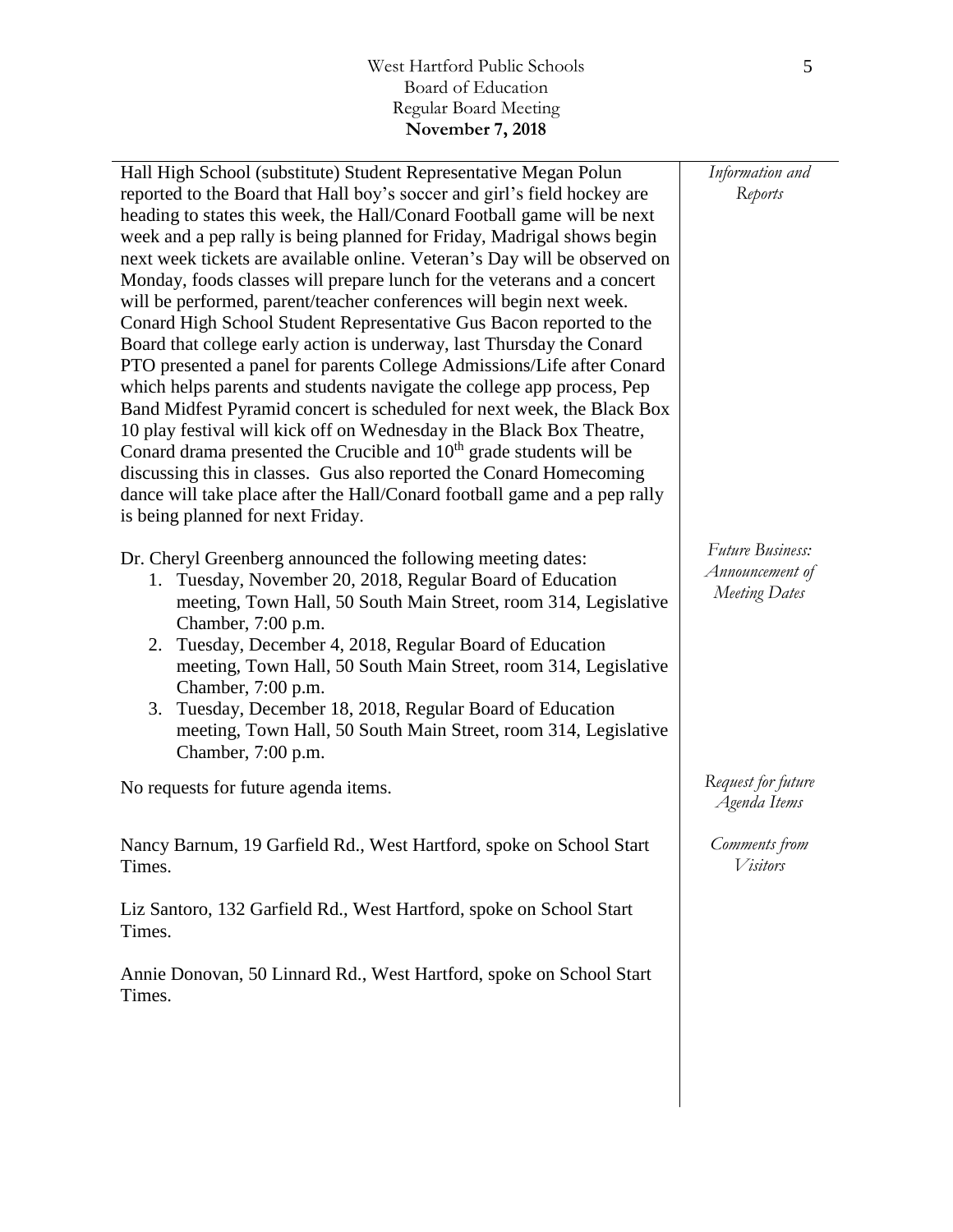Mrs. Blanks moved and Mr. Pauluk seconded: THAT the Board of Education adjourn at 9:48 p.m. Motion passed unanimously.

ATTEST:

Dr. Cheryl Greenberg, Chairperson Dave Pauluk, Secretary *Respectfully submitted by: Mrs. L. Hamel,Substitute Clerk of the Board*

\_\_\_\_\_\_\_\_\_\_\_\_\_\_\_\_\_\_\_\_\_\_\_ \_\_\_\_\_\_\_\_\_\_\_\_\_\_\_\_\_\_\_\_\_\_\_\_\_\_

*Adjournment*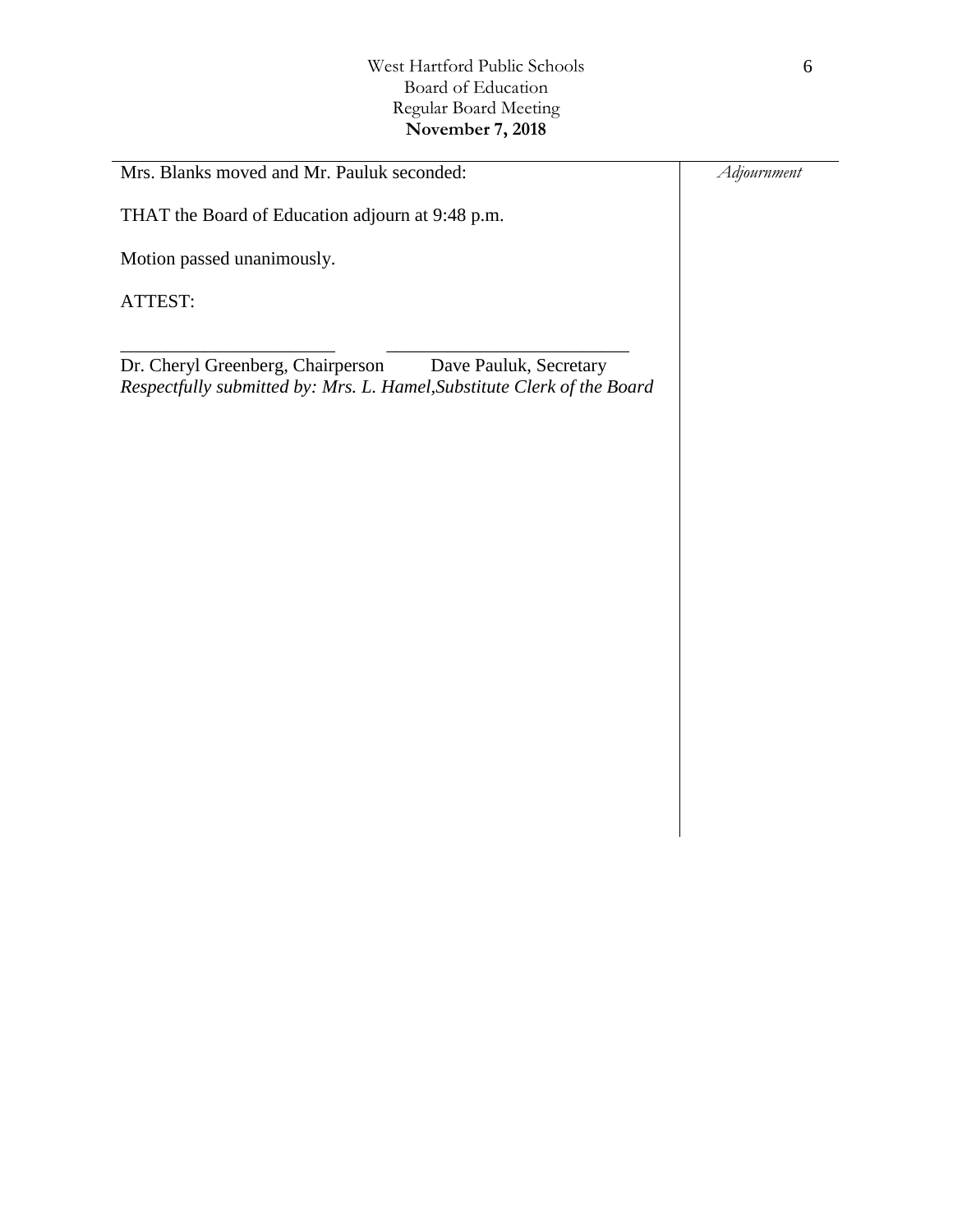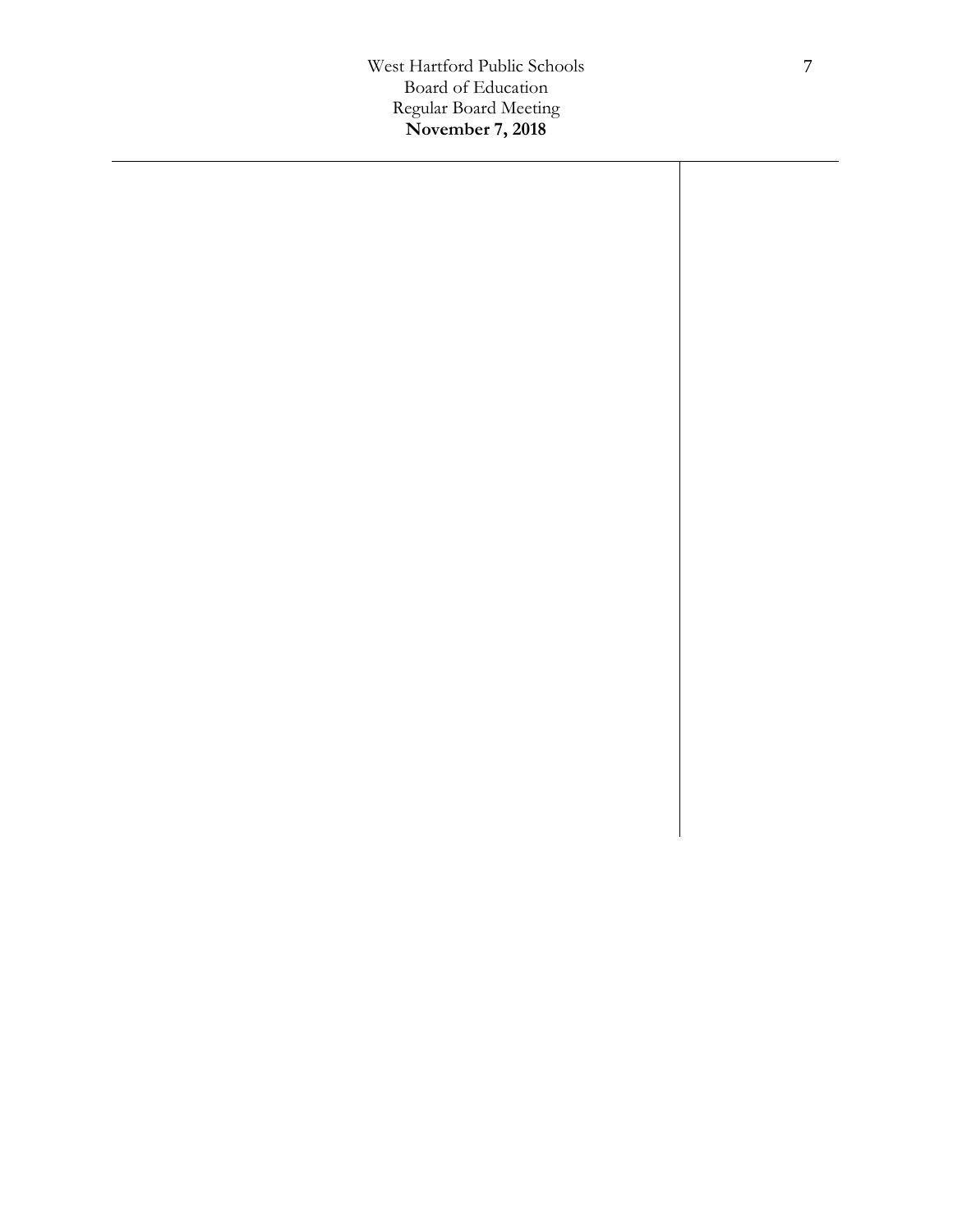